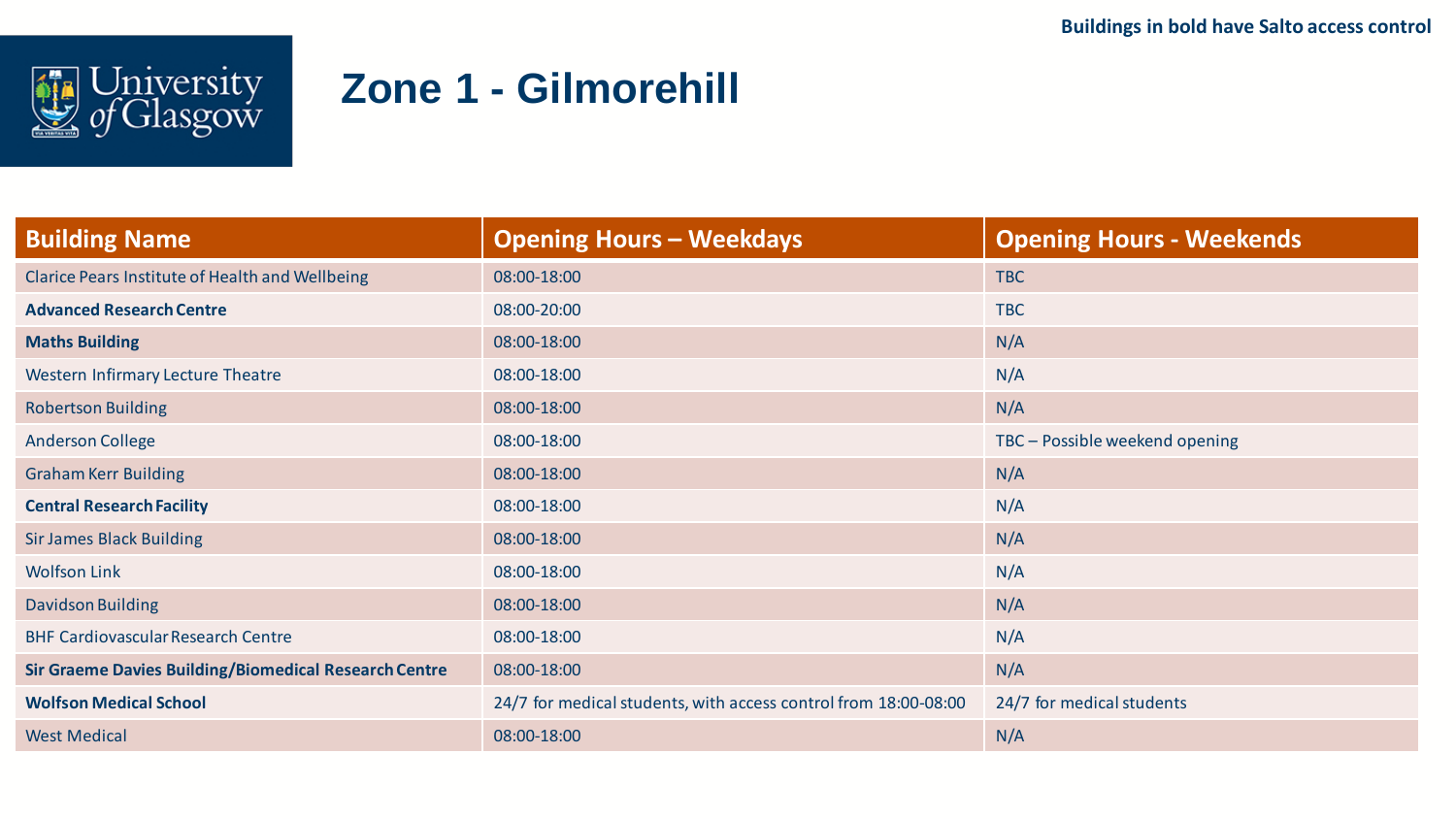

## **Zone 2 - Gilmorehill**

| <b>Building Name</b>                        | <b>Opening Hours - Weekdays</b> | <b>Opening Hours - Weekends</b> |  |
|---------------------------------------------|---------------------------------|---------------------------------|--|
| <b>Gilbert Scott Building</b>               | 08:00-22:00                     | 08:00-16:00                     |  |
| <b>Kelvin Building</b>                      | 08:00-18:00                     | N/A                             |  |
| <b>Bower Building</b>                       | 08:00-18:00                     | N/A                             |  |
| <b>McIntyre Building</b>                    | 08:00-18:00                     | N/A                             |  |
| <b>Joseph Black Building</b>                | 08:00-18:00                     | N/A                             |  |
| <b>Isabella Elder Building</b>              | 08:00-18:00                     | N/A                             |  |
| Professors' Square including Stair Building | 08:00-18:00                     | N/A                             |  |
| Principal's Residence                       | N/A                             | N/A                             |  |
| <b>Thomson Building</b>                     | 08:00-18:00                     | N/A                             |  |
| <b>Pearce Lodge</b>                         | 08:00-18:00                     | N/A                             |  |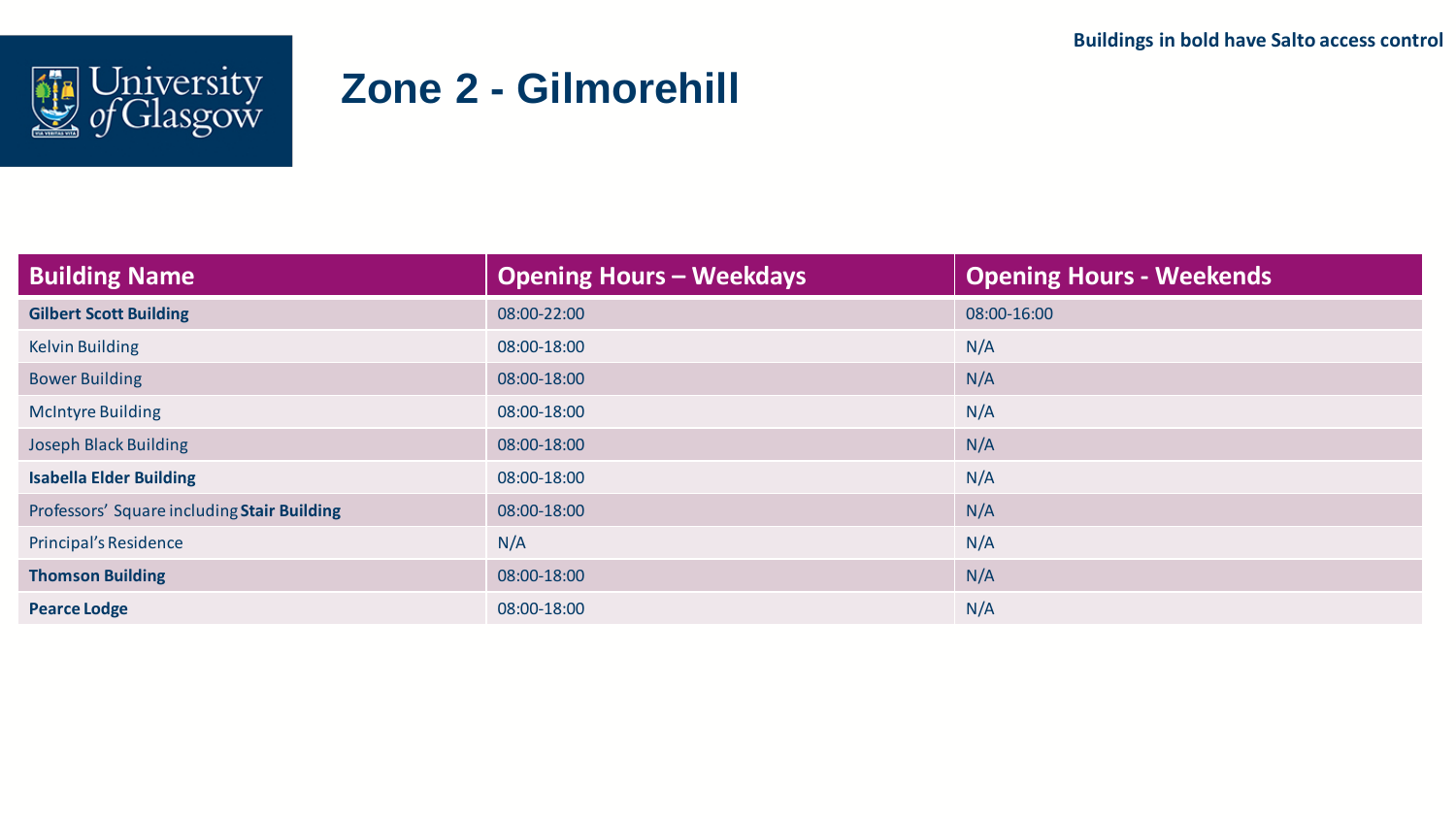

## **Zone 3 - Gilmorehill**

| <b>Building Name</b>                               | <b>Opening Hours</b><br>- Weekdays | <b>Opening Hours -</b><br><b>Weekends</b> | <b>Building Name</b>                | <b>Opening Hours</b><br>- Weekdays | <b>Opening Hours -</b><br><b>Weekends</b> |
|----------------------------------------------------|------------------------------------|-------------------------------------------|-------------------------------------|------------------------------------|-------------------------------------------|
| <b>James Watt (North and South)</b>                | 08:00-18:00                        | N/A                                       | Lilybank House                      | 08:00-18:00                        | N/A                                       |
| <b>James Watt Nanofabrication</b><br><b>Centre</b> | 08:00-18:00                        | N/A                                       | <b>Sir Alexander Stone Building</b> | 08:00-22:00                        | N/A                                       |
| <b>Oakfield Avenue</b>                             | 08:00-18:00                        | N/A                                       | <b>Queen Margaret Union</b>         | Locally managed                    | Locally managed                           |
| <b>Southpark Avenue</b>                            | 08:00-18:00                        | N/A                                       | <b>Sir Alwyn Williams Building</b>  | 08:00-18:00                        | N/A                                       |
| <b>Southpark House</b>                             | 08:00-18:00                        | N/A                                       | Lilybank Gardens                    | 08:00-18:00                        | N/A                                       |
| <b>Southpark Terrace</b>                           | 08:00-18:00                        | N/A                                       | <b>Florentine House</b>             | 08:00-18:00                        | N/A                                       |
| <b>Hillhead Street</b>                             | 08:00-18:00                        | N/A                                       | 1 Horselethill Road                 | 08:00-18:00                        | N/A                                       |
| <b>Great George Street</b>                         | 08:00-18:00                        | N/A                                       | 124 Observatory Road                | 08:00-18:00                        | N/A                                       |
| <b>Bute Gardens</b>                                | 08:00-18:00                        | N/A                                       | <b>Lister House</b>                 | 08:00-18:00                        | N/A                                       |
| <b>Gibson Street</b>                               | 08:00-18:00                        | N/A                                       | <b>Gilmorehill Halls</b>            | 08:00-18:00                        | N/A                                       |
| <b>Rankine Building</b>                            | 08:00-18:00                        | N/A                                       | <b>Hetherington Building</b>        | 08:00-18:00                        | N/A                                       |
| <b>Glasgow University Union</b>                    | Locally managed                    | Locally managed                           | <b>CCNI Centre</b>                  | 08:00-18:00                        | N/A                                       |
| <b>Sir Charles Wilson Building</b>                 | 08:00-18:00                        | N/A                                       |                                     |                                    |                                           |